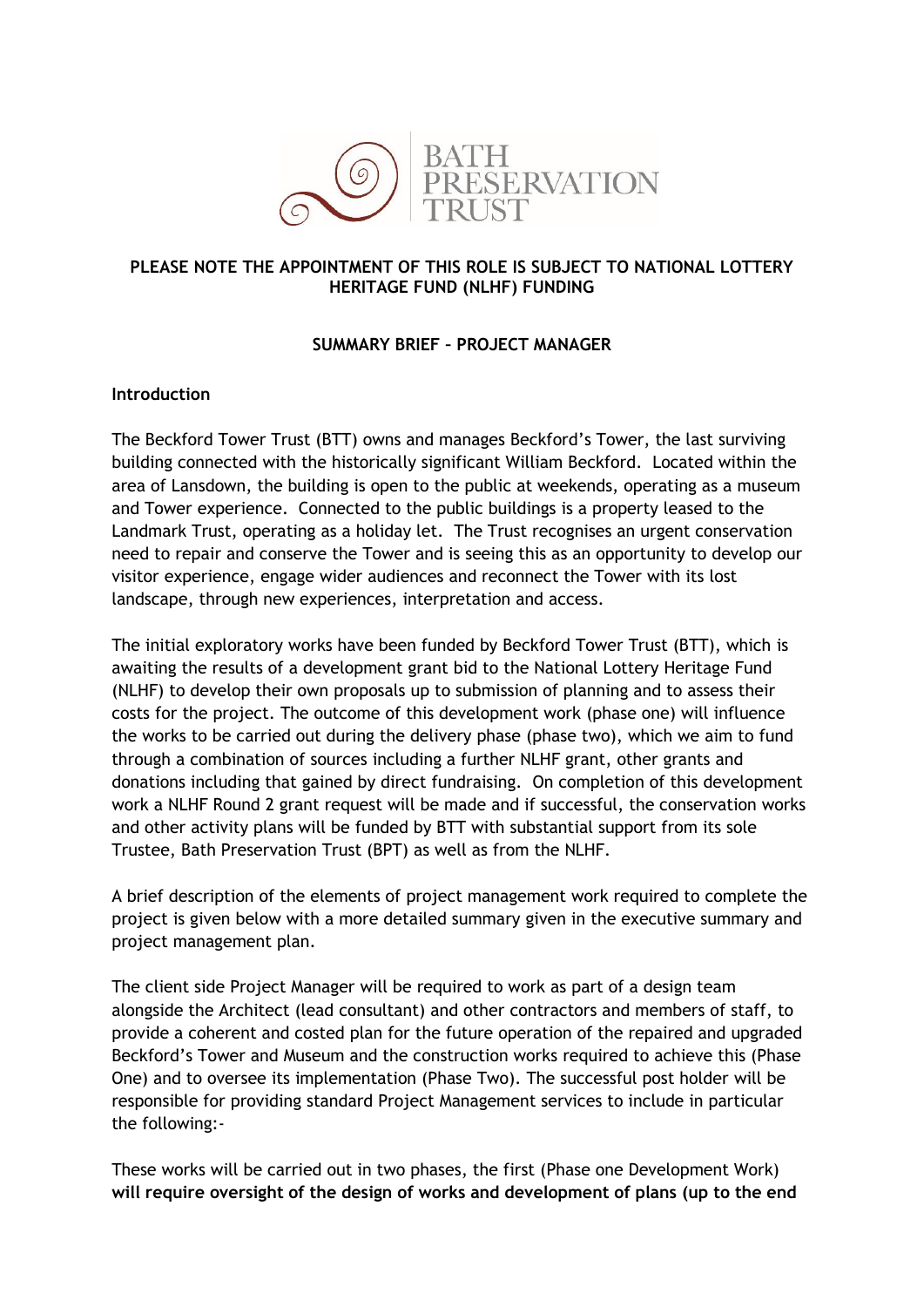**of RIBA Stage 3) to allow submission of listed building and planning applications and a Round 2 NLHF application to request further funding.)**

The second will be oversight of **the implementation of the works if the application is successful.**

### **Development Phase (Phase one)**

### *Scope of works:*

The tasks required will include in particular the following:-

- Work closely with the following posts who will be appointed up to the end of Phase one:-
	- Architect (lead consultant)
	- Archivist
	- Project Assistant
	- Interpretation consultant
	- Evaluation consultant
	- BPT Core Team
	- Other consultants / contractors as appointed
- Delivery of the Project Management Plan to time and budget
- Oversight of the additional work plans including Activity Plan
- Management and delivery of the project blog content

## *Programme:*

The Project Manager should be aware of the following deadlines / requirements:

- Approvals from various committees / Trustees will be required at specified points within the development phase (to be agreed at the start of the contract) and sufficient time should be allowed for this in the programme
- The Quantity Surveyor is to be given at least 2 weeks to cost the works at points as agreed as above
- Complete RIBA Stage 1 and submit joint planning and listed building applications by October 2019
- Submit NLHF Round 2 application by October 2020
- NLHF decision December 2020

#### **Delivery Phase (Phase two)**

#### *Scope of works:*

The tasks required will include in particular the following:-

- Act as lead consultant, working closely with the following consultants who will be appointed up to the end of Phase two:-
	- Architect
	- Project Assistant
	- Quantity Surveyor
	- CDM Co-ordinator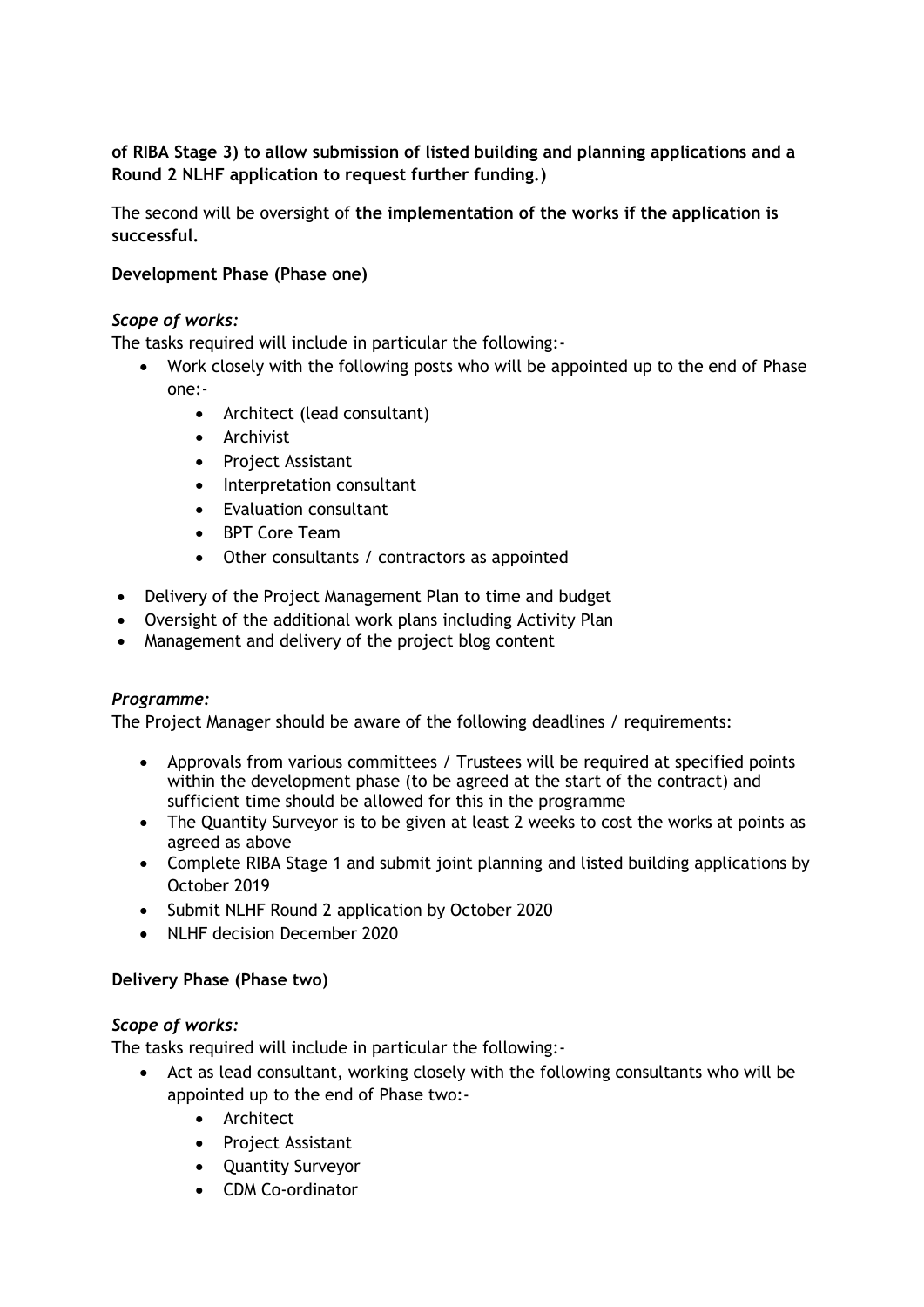- Fire Strategy and Building Regulations Advisor
- Structural Engineer
- Mechanical & Electrical Engineer
- Core BPT staff team
- Other consultants / contractors as appointed
- Delivery of the Project Management Plan to time and budget
- Oversight of the additional work plans including Activity Plan
- Management and delivery of the project blog content

### **Programme**

The Project Manager & Architect should be aware of the following deadlines / requirements:-

- NLHF decision December 2020
- Approvals from various committees / Trustees will be required at specified points within the development phase (to be agreed at the start of the contract) and sufficient time should be allowed for this in the programme
- The Quantity Surveyor is to be given at least 2 weeks to cost the works at points as agreed as above
- Completion of works this will be dependent on the final design and on the procurement method chosen for the construction works. However, estimates indicate that the project will be completed by May 2022, with the museum Grand Opening being pencilled in for March 2022. (A grand opening mid-way through or at the end of the Museum's open season should ideally be avoided but a soft launch for Christmas 2021 should be considered.)

## **The Broad Vision.**

Our vision is set out in the supporting documents mentioned. Its achievement is dependent upon many factors such as planning permission and listed building consent, what can be physically done to the premises, visitor circulation needs, display requirements, fire, health & safety and access requirements and capital and running costs. The Trust will work with the Project Manager to refine this brief and our vision, as the project develops.

## **Visitor Issues.**

Beckford's Tower currently welcomes about 2,500 visitors a year. Safe access on and off the new flat roof area and new all access tours, is essential to cope with at least double these numbers. The ticket sale and retail point, toilet, basement kitchen and new interpretation spaces including those in the landscape, require careful integration into the visitor route.

## **Re-uniting Beckford's Tower with the landscape.**

This Project presents an opportunity to recreate elements of the route originally taken by William Beckford, from Lansdown Crescent to the Tower. The use of public transport routes with signage incorporated, as well as integration with the Cotswold Way and creation of a new footpath through Lime Avenue, the Grotto Tunnel, Paddocks and